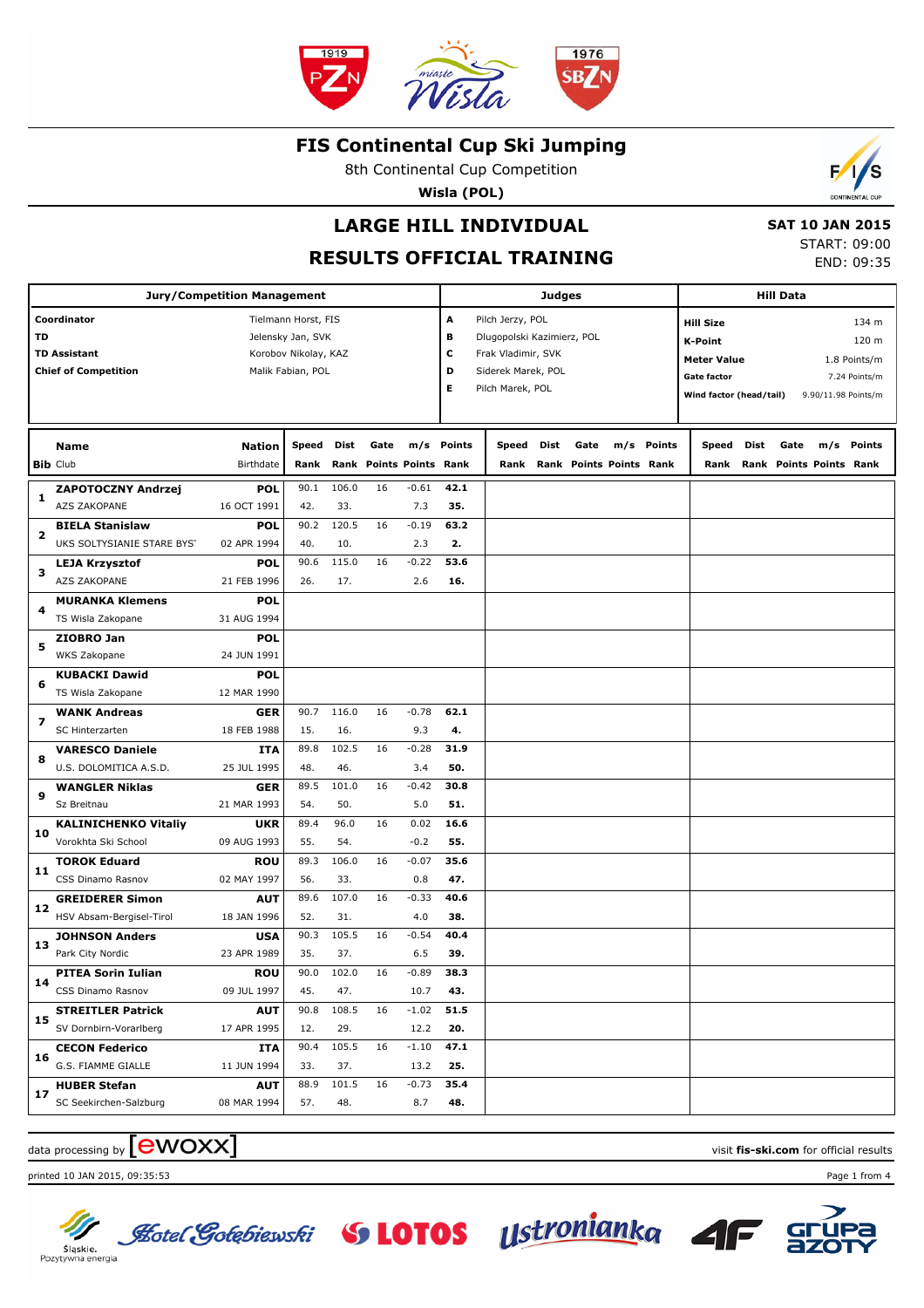

8th Continental Cup Competition

**Wisla (POL)**

## **LARGE HILL INDIVIDUAL**

#### **SAT 10 JAN 2015**

START: 09:00 END: 09:35

 $\mathcal{L}$ 

|    |                              |                                                                                                         |                 |              |                         |                 |             | RESULTS OFFICIAL TRAINING |                              |            |            |      |                              | JIANI . VJ.VU<br>END: 09:35 |
|----|------------------------------|---------------------------------------------------------------------------------------------------------|-----------------|--------------|-------------------------|-----------------|-------------|---------------------------|------------------------------|------------|------------|------|------------------------------|-----------------------------|
|    | Name                         | <b>Nation</b>                                                                                           | Speed Dist Gate |              |                         |                 | m/s Points  |                           | Speed Dist Gate              | m/s Points | Speed Dist | Gate |                              | m/s Points                  |
|    | <b>Bib Club</b>              | Birthdate                                                                                               | Rank            |              | Rank Points Points Rank |                 |             |                           | Rank Rank Points Points Rank |            |            |      | Rank Rank Points Points Rank |                             |
|    | <b>ROWLEY Matthew</b>        | <b>CAN</b>                                                                                              | 90.3            | 85.5         | 16                      | $-1.61$         | 17.2        |                           |                              |            |            |      |                              |                             |
| 18 | Altius Nordic Ski Club       | 04 JUN 1993                                                                                             | 35.             | 56.          |                         | 19.3            | 54.         |                           |                              |            |            |      |                              |                             |
| 19 | <b>SOKOLENKO Konstantin</b>  | <b>KAZ</b>                                                                                              | 90.1            | 109.5        | 16                      | $-0.49$         | 47.0        |                           |                              |            |            |      |                              |                             |
|    |                              | 09 NOV 1987                                                                                             | 42.             | 28.          |                         | 5.9             | 26.         |                           |                              |            |            |      |                              |                             |
| 20 | <b>ZHAPAROV Marat</b>        | <b>KAZ</b>                                                                                              | 90.0            | 100.5        | 16                      | $-0.48$         | 30.7        |                           |                              |            |            |      |                              |                             |
|    |                              | 25 AUG 1985                                                                                             | 45.             | 51.          |                         | 5.8             | 52.         |                           |                              |            |            |      |                              |                             |
| 21 | <b>ASCHENWALD Philipp</b>    | <b>AUT</b>                                                                                              | 89.7            | 105.5        | 16                      | $-0.79$         | 43.4        |                           |                              |            |            |      |                              |                             |
|    | SC Mayerhofen-Tirol          | 12 NOV 1995                                                                                             | 51.             | 37.          |                         | 9.5             | 32.         |                           |                              |            |            |      |                              |                             |
| 22 | <b>MAKSIMOCHKIN Mikhail</b>  | <b>RUS</b>                                                                                              | 90.1            | 103.5        | 16                      | $-0.76$         | 39.4        |                           |                              |            |            |      |                              |                             |
|    |                              | 29 AUG 1993                                                                                             | 42.             | 44.          |                         | 9.1             | 40.         |                           |                              |            |            |      |                              |                             |
| 23 | <b>RHOADS William</b>        | <b>USA</b>                                                                                              | 90.3            | 101.5        | 16                      | $-0.08$         | 27.7        |                           |                              |            |            |      |                              |                             |
|    | <b>UOP Sports Clubs</b>      | 08 JUN 1995                                                                                             | 35.             | 48.          |                         | 1.0             | 53.         |                           |                              |            |            |      |                              |                             |
| 24 | <b>REISENAUER Janni</b>      | <b>AUT</b>                                                                                              | 90.5            | 112.0        | 17                      | $-0.97$         | 53.6        |                           |                              |            |            |      |                              |                             |
|    |                              | 07 NOV 1997                                                                                             | 28.<br>90.5     | 22.<br>119.5 | $-3.6$<br>17            | 11.6<br>$-0.33$ | 16.<br>59.5 |                           |                              |            |            |      |                              |                             |
| 25 | JANDA Jakub<br>Dukla Liberec | CZE<br>27 APR 1978                                                                                      | 28.             | 11.          | $-3.6$                  | 4.0             | 7.          |                           |                              |            |            |      |                              |                             |
|    | <b>HAZETDINOV Ilmir</b>      | <b>RUS</b>                                                                                              | 90.7            | 122.0        | 17                      | $-0.13$         | 61.6        |                           |                              |            |            |      |                              |                             |
| 26 | <b>CSKA</b>                  | 28 OCT 1991                                                                                             | 15.             | 8.           | $-3.6$                  | 1.6             | 5.          |                           |                              |            |            |      |                              |                             |
|    | <b>KALYKOV Shyngys</b>       | <b>KAZ</b>                                                                                              | 90.2            | 74.5         | 17                      | $-1.43$         | 0.0         |                           |                              |            |            |      |                              |                             |
| 27 |                              | 05 MAY 1994                                                                                             | 40.             | 57.          | $-3.6$                  | 17.1            | 57.         |                           |                              |            |            |      |                              |                             |
|    | <b>KLYMCHUK Andrii</b>       | <b>UKR</b>                                                                                              | 89.8            | 86.0         | 17                      | $-1.50$         | 13.2        |                           |                              |            |            |      |                              |                             |
| 28 | Kremenets Ski School         | 10 DEC 1994                                                                                             | 48.             | 55.          | $-3.6$                  | 18.0            | 56.         |                           |                              |            |            |      |                              |                             |
|    | <b>GEIGER Karl</b>           | <b>GER</b>                                                                                              | 90.9            | 100.0        | 17                      | $-1.52$         | 38.6        |                           |                              |            |            |      |                              |                             |
| 29 | SC 1906 Oberstdorf           | 11 FEB 1993                                                                                             | 7.              | 52.          | $-3.6$                  | 18.2            | 41.         |                           |                              |            |            |      |                              |                             |
|    | <b>MIETUS Krzysztof</b>      | <b>POL</b>                                                                                              | 90.7            | 110.0        | 17                      | $-1.07$         | 51.2        |                           |                              |            |            |      |                              |                             |
| 30 | AZS Zakopane                 | 08 MAR 1991                                                                                             | 15.             | 27.          | $-3.6$                  | 12.8            | 21.         |                           |                              |            |            |      |                              |                             |
|    | HVALA Jaka                   | <b>SLO</b>                                                                                              | 90.7            | 104.5        | 17                      | $-1.23$         | 43.2        |                           |                              |            |            |      |                              |                             |
| 31 | Ssk Ponikve                  | 15 JUL 1993                                                                                             | 15.             | 41.          | $-3.6$                  | 14.7            | 33.         |                           |                              |            |            |      |                              |                             |
|    | <b>ALAMOMMO Andreas</b>      | FIN                                                                                                     | 90.3            | 103.5        | 17                      | $-1.60$         | 45.9        |                           |                              |            |            |      |                              |                             |
| 32 | Ounasvaaran Hiihtoseura      | 23 DEC 1998                                                                                             | 35.             | 44.          | $-3.6$                  | 19.2            | 28.         |                           |                              |            |            |      |                              |                             |
|    | <b>BODMER Pascal</b>         | GER                                                                                                     | 90.9            | 104.5        | 17                      | $-1.06$         | 41.2        |                           |                              |            |            |      |                              |                             |
| 33 | SV Messstetten               | 04 JAN 1991                                                                                             | 7.              | 41.          | $-3.6$                  | 12.7            | 36.         |                           |                              |            |            |      |                              |                             |
| 34 | OJALA Juho                   | FIN                                                                                                     | 90.7            | 113.0        | 17                      | $-0.85$         | 54.0        |                           |                              |            |            |      |                              |                             |
|    | Kuusamon erae-veikot         | 17 MAR 1995                                                                                             | 15.             | 18.          | -3.6                    | 10.2            | 15.         |                           |                              |            |            |      |                              |                             |
| 35 | <b>KOT Maciej</b>            | <b>POL</b>                                                                                              | 90.4            | 106.0        | 17                      | $-0.96$         | 42.7        |                           |                              |            |            |      |                              |                             |
|    | AZS Zakopane                 | 09 JUN 1991                                                                                             | 33.             | 33.          | $-3.6$                  | 11.5            | 34.         |                           |                              |            |            |      |                              |                             |
| 36 | <b>GLASDER Michael</b>       | 118.5<br>17<br>$-0.39$<br>58.4<br><b>USA</b><br>91.4<br>27 MAR 1989<br>12.<br>$-3.6$<br>4.7<br>9.<br>1. |                 |              |                         |                 |             |                           |                              |            |            |      |                              |                             |
|    | Norge Ski Club               |                                                                                                         |                 |              |                         |                 |             |                           |                              |            |            |      |                              |                             |
| 37 | <b>NAGLIC Tomaz</b>          | <b>SLO</b>                                                                                              | 89.8            | 117.0        | 17                      | $-0.88$         | 61.5        |                           |                              |            |            |      |                              |                             |
|    | SSK Alpina Ziri              | 18 JUL 1989                                                                                             | 48.             | 15.          | $-3.6$                  | 10.5            | 6.          |                           |                              |            |            |      |                              |                             |
| 38 | <b>CIKL Martin</b>           | <b>CZE</b>                                                                                              | 91.1            | 107.0        | 17                      | $-0.40$         | 37.8        |                           |                              |            |            |      |                              |                             |
|    | Dukla Liberec                | 17 AUG 1987                                                                                             | 4.              | 31.          | $-3.6$                  | 4.8             | 44.         |                           |                              |            |            |      |                              |                             |

# $\frac{1}{2}$  data processing by  $\boxed{\text{ewOX}}$

printed 10 JAN 2015, 09:35:53 Page 2 from 4



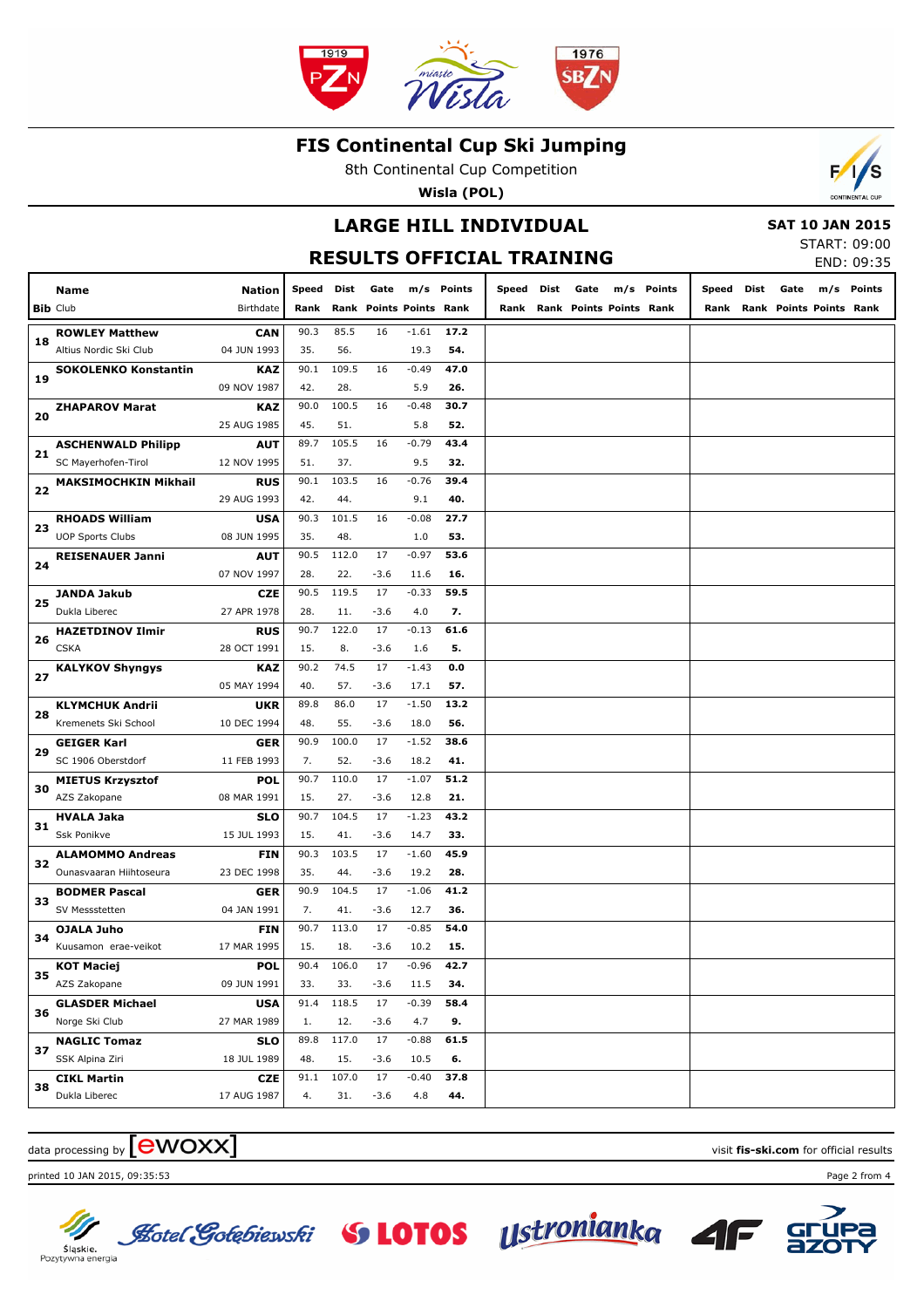

8th Continental Cup Competition

**Wisla (POL)**

## **LARGE HILL INDIVIDUAL**

 **SAT 10 JAN 2015**

START: 09:00 END: 09:35

|    |                                  |               |            |       |        |                              |            | <b>RESULTS OFFICIAL TRAINING</b> |                              |            |       |      |                              | END: 09:35 |
|----|----------------------------------|---------------|------------|-------|--------|------------------------------|------------|----------------------------------|------------------------------|------------|-------|------|------------------------------|------------|
|    | Name                             | <b>Nation</b> | Speed Dist |       | Gate   |                              | m/s Points | Speed Dist                       | Gate                         | m/s Points | Speed | Dist | Gate                         | m/s Points |
|    | <b>Bib Club</b>                  | Birthdate     |            |       |        | Rank Rank Points Points Rank |            |                                  | Rank Rank Points Points Rank |            |       |      | Rank Rank Points Points Rank |            |
|    | <b>RUDA Adam</b>                 | <b>POL</b>    | 91.0       | 104.5 | 17     | $-0.30$                      | 32.1       |                                  |                              |            |       |      |                              |            |
| 39 | ZTS Zakucie Zagorz               | 18 NOV 1995   | 5.         | 41.   | $-3.6$ | 3.6                          | 49.        |                                  |                              |            |       |      |                              |            |
|    | <b>KALINITSCHENKO Anton</b>      | <b>RUS</b>    | 90.7       | 113.0 | 17     | $-0.78$                      | 53.1       |                                  |                              |            |       |      |                              |            |
| 40 |                                  | 22 JUL 1982   | 15.        | 18.   | $-3.6$ | 9.3                          | 18.        |                                  |                              |            |       |      |                              |            |
| 41 | <b>COLLOREDO Sebastian</b>       | ITA           | 89.9       | 108.0 | 17     | $-1.11$                      | 48.1       |                                  |                              |            |       |      |                              |            |
|    | GRUPPO SCIATORI FIAMME GI.       | 09 SEP 1987   | 47.        | 30.   | $-3.6$ | 13.3                         | 24.        |                                  |                              |            |       |      |                              |            |
|    | <b>BIEGUN Krzysztof</b>          | POL           | 90.9       | 111.0 | 17     | $-0.90$                      | 51.0       |                                  |                              |            |       |      |                              |            |
| 42 | SS-R LZS Sokol Szczyrk           | 21 MAY 1994   | 7.         | 24.   | $-3.6$ | 10.8                         | 23.        |                                  |                              |            |       |      |                              |            |
| 43 | <b>POGRAJC Andraz</b>            | <b>SLO</b>    | 90.6       | 113.0 | 17     | $-0.13$                      | 45.4       |                                  |                              |            |       |      |                              |            |
|    | SSK Costella Ilirija             | 26 SEP 1991   | 26.        | 18.   | $-3.6$ | 1.6                          | 30.        |                                  |                              |            |       |      |                              |            |
| 44 | <b>JOHANSSON Robert</b>          | <b>NOR</b>    | 90.9       | 122.0 | 17     | 0.44                         | 55.6       |                                  |                              |            |       |      |                              |            |
|    | Soere Aal IL                     | 23 MAR 1990   | 7.         | 8.    | $-3.6$ | $-4.4$                       | 12.        |                                  |                              |            |       |      |                              |            |
|    | <b>HLAVA Lukas</b>               | <b>CZE</b>    | 90.8       | 124.5 | 17     | 0.90                         | 55.6       |                                  |                              |            |       |      |                              |            |
| 45 | Dukla Liberec                    | 10 SEP 1984   | 12.        | 2.    | $-3.6$ | $-8.9$                       | 12.        |                                  |                              |            |       |      |                              |            |
|    | <b>ELVERUM SORSELL Kim Rene</b>  | <b>NOR</b>    | 90.7       | 122.5 | 18     | 0.61                         | 51.2       |                                  |                              |            |       |      |                              |            |
| 46 | Ullensaker Skiklubb              | 06 OCT 1988   | 15.        | 6.    | $-7.3$ | $-6.0$                       | 21.        |                                  |                              |            |       |      |                              |            |
|    | <b>PASCHKE Pius</b>              | GER           | 90.5       | 111.0 | 18     | $-0.37$                      | 40.9       |                                  |                              |            |       |      |                              |            |
| 47 | WSV Kiefersfelden                | 20 MAY 1990   | 28.        | 24.   | $-7.3$ | 4.4                          | 37.        |                                  |                              |            |       |      |                              |            |
|    | <b>KYTOESAHO Niko</b>            | FIN           | 90.5       | 112.5 | 18     | $-0.39$                      | 43.9       |                                  |                              |            |       |      |                              |            |
| 48 | Lahden Hiihtoseura               | 18 DEC 1999   | 28.        | 21.   | $-7.3$ | 4.7                          | 31.        |                                  |                              |            |       |      |                              |            |
|    | <b>MAYER Nicolas</b>             | <b>FRA</b>    | 90.7       | 105.5 | 18     | $-1.00$                      | 38.6       |                                  |                              |            |       |      |                              |            |
| 49 | Courchevel                       | 06 OCT 1990   | 15.        | 37.   | $-7.3$ | 12.0                         | 41.        |                                  |                              |            |       |      |                              |            |
|    | <b>GRANERUD Halvor Egner</b>     | NOR           | 89.6       | 100.0 | 18     | $-1.75$                      | 37.7       |                                  |                              |            |       |      |                              |            |
| 50 | Asker Skiklubb                   | 29 MAY 1996   | 52.        | 52.   | $-7.3$ | 21.0                         | 45.        |                                  |                              |            |       |      |                              |            |
|    | <b>QUECK Danny</b>               | GER           | 91.4       | 118.0 | 18     | $-0.73$                      | 57.8       |                                  |                              |            |       |      |                              |            |
| 51 | WSV 08 Lauscha                   | 17 SEP 1989   | 1.         | 13.   | $-7.3$ | 8.7                          | 11.        |                                  |                              |            |       |      |                              |            |
|    | <b>TOLLINGER Elias</b>           | AUT           | 90.8       | 111.5 | 18     | $-0.80$                      | 47.0       |                                  |                              |            |       |      |                              |            |
| 52 | SV Innsbruck-Bergisel-Tirol      | 25 MAR 1995   | 12.        | 23.   | $-7.3$ | 9.6                          | 26.        |                                  |                              |            |       |      |                              |            |
| 53 | <b>BJOERENG Joacim Oedegaard</b> | NOR           | 90.7       | 117.5 | 18     | $-0.92$                      | 59.2       |                                  |                              |            |       |      |                              |            |
|    | Roeykenhopp                      | 14 DEC 1995   | 15.        | 14.   | $-7.3$ | 11.0                         | 8.         |                                  |                              |            |       |      |                              |            |
|    | <b>SINKOVEC Jure</b>             | <b>SLO</b>    | 90.3       | 110.5 | 18     | $-0.86$                      | 45.9       |                                  |                              |            |       |      |                              |            |
| 54 | SSK SAM Ihan                     | 03 JUL 1985   | 35.        | 26.   | $-7.3$ | 10.3                         | 28.        |                                  |                              |            |       |      |                              |            |
| 55 | <b>HULA Stefan</b>               | <b>POL</b>    | 90.7       | 106.0 | 18     | $-0.81$                      | 37.2       |                                  |                              |            |       |      |                              |            |
|    | KS Eve-nement Zakopane           | 29 SEP 1986   | 15.        | 33.   | $-7.3$ | 9.7                          | 46.        |                                  |                              |            |       |      |                              |            |
|    | <b>KLUSEK Bartlomiej</b>         | <b>POL</b>    | 90.9       | 123.5 | 18     | 0.09                         | 58.1       |                                  |                              |            |       |      |                              |            |
| 56 | LKS Klmczok Bystra               | 15 JAN 1993   | 7.         | 5.    | $-7.3$ | $-0.9$                       | 10.        |                                  |                              |            |       |      |                              |            |
|    | <b>GANGNES Kenneth</b>           | <b>NOR</b>    | 91.2       | 122.5 | 18     | 0.16                         | 55.6       |                                  |                              |            |       |      |                              |            |
| 57 | Kolbukameratene IL               | 15 MAY 1989   | 3.         | 6.    | $-7.3$ | $-1.6$                       | 12.        |                                  |                              |            |       |      |                              |            |
|    | <b>ZUPANCIC Miran</b>            | <b>SLO</b>    | 90.5       | 124.5 | 18     | 0.79                         | 53.0       |                                  |                              |            |       |      |                              |            |
| 58 | SK Zagorje                       | 11 NOV 1989   | 28.        | 2.    | $-7.3$ | $-7.8$                       | 19.        |                                  |                              |            |       |      |                              |            |
|    | <b>SEMENIC Anze</b>              | <b>SLO</b>    | 91.0       | 134.5 | 18     | 1.05                         | 68.4       |                                  |                              |            |       |      |                              |            |
| 59 | NSK TRZIC FMG                    | 01 AUG 1993   | 5.         | 1.    | $-7.3$ | $-10.4$                      | 1.         |                                  |                              |            |       |      |                              |            |

# $\frac{1}{2}$  data processing by  $\boxed{\text{ewOX}}$

printed 10 JAN 2015, 09:35:53 Page 3 from 4